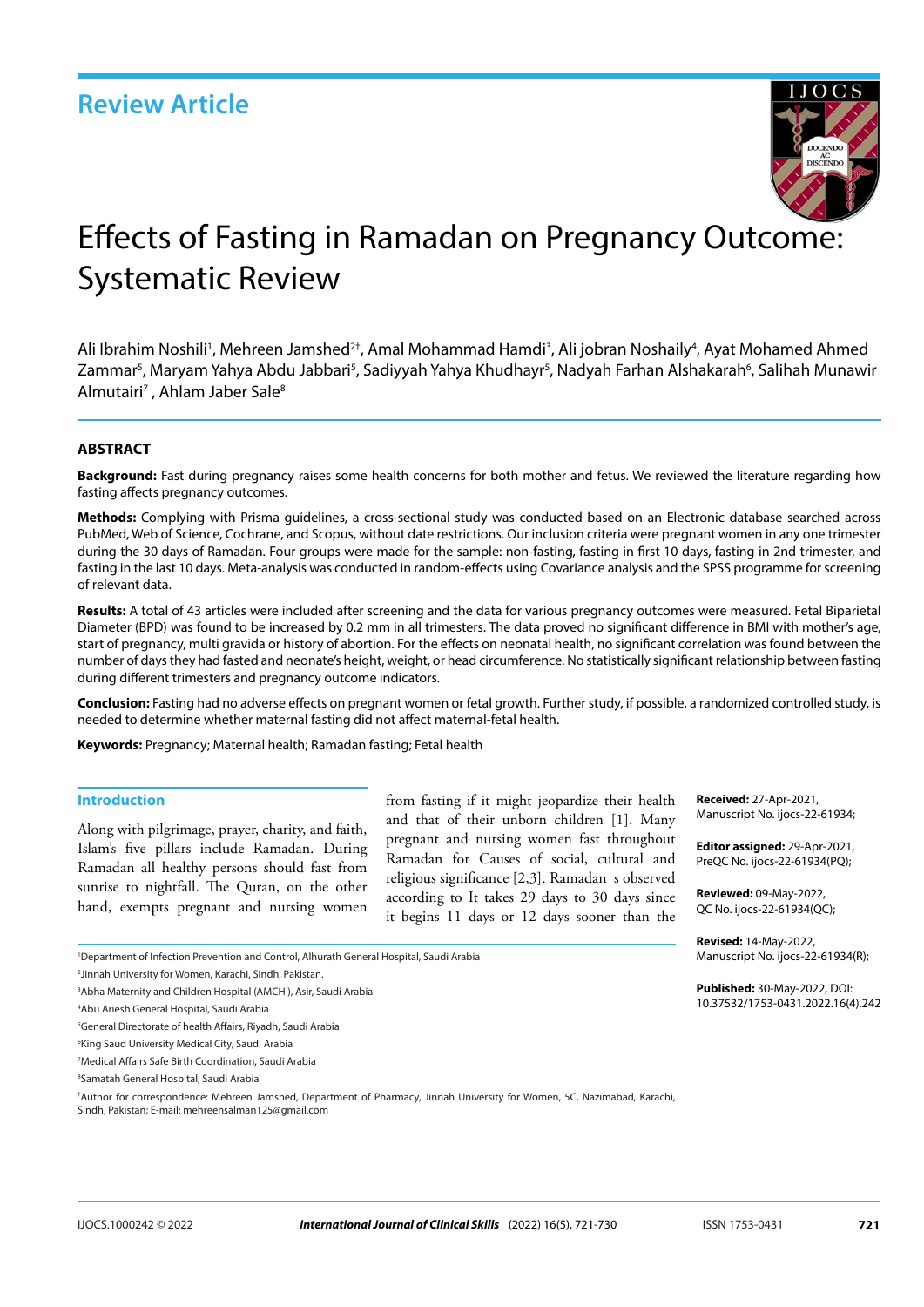Review Article Noshili, Jamshed, Hamdi, Noshaily, Zammar, Jabbari, Khudhayr, Alshakarah, Almutairi & Sale

> previous year. In effect, this implies that nearly three-quarters of Muslim women's children will be required to fast during Ramadan [4]. The effects of Ramadan fasting on mother and child health are unknown. Several studies on this topic have often produced conflicting results [5]. For example, it is believed that fasting during Ramadan affects the biophysical properties of the fetus and the respiratory system [6]. Another repeating theme in the research was the effect of Ramadan fasting on the health of women who were already afflicted with diabetes or cancer [7-10]. Fasting during Ramadan, on the other hand, has been shown to be harmful to healthy pregnant women and their children. Moreover, several researches on the effects of fasting during Ramadan have been conducted. They did not, however, offer a thorough assessment of the current investigation, focusing instead on shortterm perinatal outcomes without taking longterm implications into account [11-13]. Effective communication of alternatives and guidance is often missing since pregnant and nursing women, as well as healthcare professionals who desire to fast, are often uninformed of the ramifications of fasting during Ramadan. Women, for example, are typically afraid of being rejected if they notify their doctors about their fasting plans [14]. Given that most Muslim women also experience Ramadan in the womb, it's worth considering whether a solution can be found. The purpose of this study was to collect all available information about Ramadan fasting and the health implications of pregnancy for offspring.

### **Methods**

On the advice of, a cross-sectional investigation was carried out. Electronic database searched across PubMed, Web of Science, Cochrane and Scopus. No date restrictions were present for the literature search. Each database required several search terms related to "fasting", "Ramadan", and "pregnanacy" and these were evaluated for "fetal growth indices", "birth indices", "cognitive effects" and "long-term effects"

### **Study selection**

The articles we analyzed for our study were screened by their abstract. Only those articles which followed our inclusion criteria were included.

### **Inclusion criteria**

Articles that proved searches on offspring developmental parameters and health. The offspring developmental parameters included were birth indices, growth indices, long-term effects and cognitive effects. Articles with full text were examined and included.

### **Exclusion criteria**

- Animals other than humans have been used in studies
- Studies based on women who had a health problem that wasn't related to pregnancy
- Systematic and narrative review
- Other than English, studies are written in other languages
- Exposure to only one day of Ramadan
- Studies based on other traditions of Islam other than Ramadan

### **Data extraction**

After selecting all studies and reviewing their inclusion and exclusion criteria. We determined the demographics and sample size for each study, as well as study location, testing procedures, impacts, and outcomes.

The following performance indicators were collected

- Indexes of fetal growth, "estimated fetal birth weight, Biparietal Diameter (BPD), Femurlength (FL), fetal weight gain, abdominal circumference, Amniotic Fluid Index (AFI), biophysical profile (breathing movements, gross body movements, etc.), biophysical score, Non-Stress Test (NST) and Doppler indices"
- Indicators of birth; "birth weight, birth length, Birth Head Circumference (HC), Pretermdelivery (PTD), gestational length, Low Birth Weight (LBW), mode of delivery, fetal Apgar score, congenital anomalies, perinatal mortality"
- Effects on the mind: "test scores, mental/ learning disabilities, IQ scores"
- "BMI (Weight and Height), disease or condition (diabetes, anemia, cardiovascular symptoms, shortness of breath), general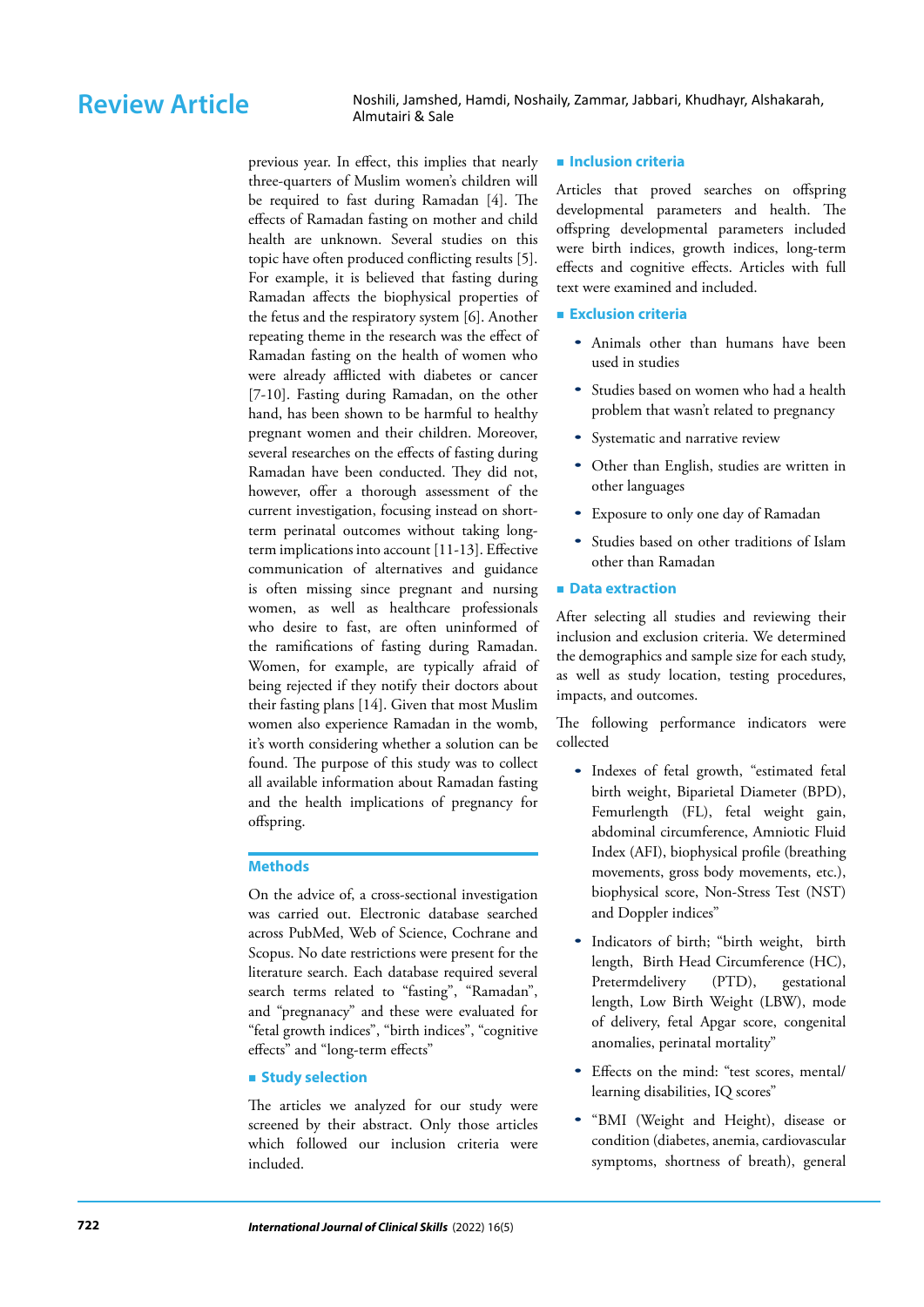health throughout life, mortality before 5 years" are some of the long-term effects.

### **Quality assessment**

Carter et al. provided a technique, while the National Collaborating Center for Methods and Instrument suggested a standard [15,16]. Use this method to evaluate the quality of your articles. These tools have been adapted for research based on their (ethical) feasibility. In five categories, each article received a score of zero, one, or two: research design, study size, exposure, and impact. conclusions results, and alterations. Each article received low (5) scores, medium (5-7) scores, and high (>7) scores. Part of the results was a detailed paper "A Study on the Impact of Medium and High-Quality Ramadan on Children's Health".

### **Results**

### $\blacksquare$  **Study selection**

On **Figure 1** is a PRISMA flowchart for the analysis of articles in systematic reviews. An electronic search of the database yielded a total of 555 entries. There were 396 studies left after duplicates were deleted. A total of 12 new papers were added, all of which were found Via PubMed and Medline. Three hundred and fifteen papers were eliminated After evaluation of the full text,

50 others were rejected due to title and abstract.

### **Study characteristics**

We have tabulated and organized our research article (n=43) according to the outcomes defined. Fetal growth indices outcomes were defined by nine articles. Birth indices was focused by nine articles. cognitive effects were explored by four articles. Prenatal exposure in Ramadan; long-term effects were found by eight articles. There were observational studies included in our research from which cross-sectional were five. We utilized 6 case-control studies and 21 retrospective cohort studies (half of which were prospective). A total of 11 prospective cohort studies were analyzed. The mean study quality score was 5.4 on a scale of 2 to 9.

### **Fetal Growth Indices (FGI)**

The outcome of fasting in Ramadan on pregnant women and fetal growth has been shown in Figure 2. There is only one quality document from the FGI comparing a group of Fasting and fasting women. No difference in Non-Exercise Test (NST) sensitivity, biophysical characteristics, or Umbilical and Arterial Doppler Index (MCA) and Amniotic Fluid Index (AFI) was found in this article ) (p>0.05). When we compared the medium-quality studies, a total of four, no fetal



**Figure 1:** Prisma flow diagram.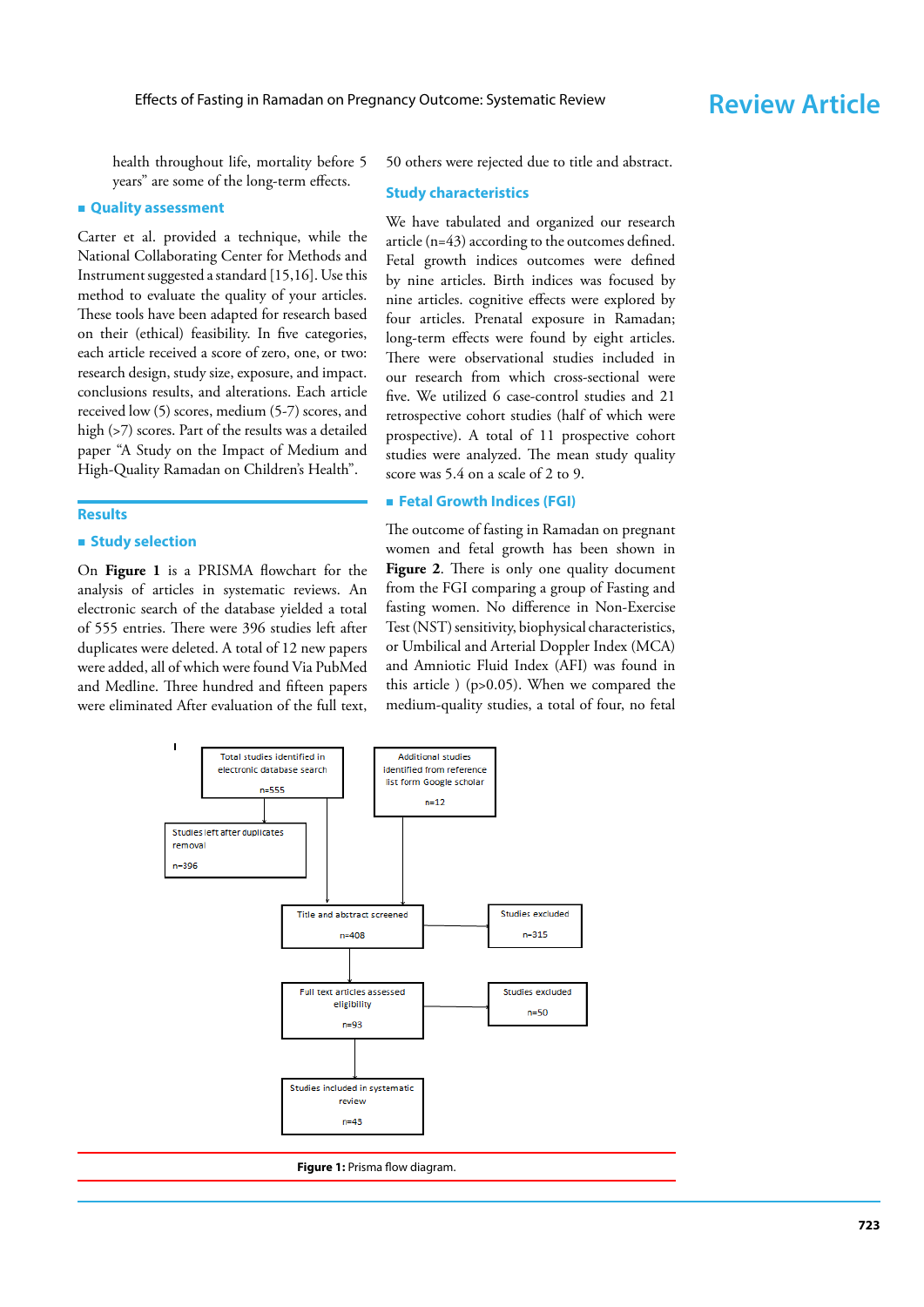Review Article Noshili, Jamshed, Hamdi, Noshaily, Zammar, Jabbari, Khudhayr, Alshakarah, Almutairi & Sale

> growth indices were affected by fasting [17-21]. In three studies, Women In the second or third trimester, women who fasted had lower AIF levels than women who were fasting [21-23]. However, fetal Biparietal Diameter (BPD) was found to be increased by 0.2 mm in Karateke et al. [22] study in all trimesters. Further, in a study by Sakara et al. They significantly affected head circumference, femur length, and BPD (p<0.05) [23].

### **Birth indices**

The outcome of birth indices has been shown in **Figure 3** of fasting pregnant women. Different groups were compared i.e. Uncontrolled for three months, fasting and fasting every three months, fasting and fasting, fasting and fasting days, and uncontrolled for three months. The comparison of groups is separately discussed for accuracy.

In a high-quality study comparing fasting and non-fasting mothers, the mean birth weight of exposed offspring was found to be significantly lower  $(p=0.024, 108 \text{ g})$  [24]. Although Kavehmanesh and Abolghasemi found an increase in birth weight per 100 g in the multiple regression models including BMI, the difference between fasted and non-fasted groups disappeared (p=0.009) [25]. age and education In other words, the confusing situation explains the obvious meaning. However, there were no significant variations in birth weight between those who fasted and those who did not fast. women according to 13 questionnaires of medium and high quality [19,21,22,26-35]. In



**Figure 2:** Outcome on FGI of fasting pregnant women in Ramadan. .



**Figure 3:** Outcome on birth indices of pregnant women on Ramadan fasting..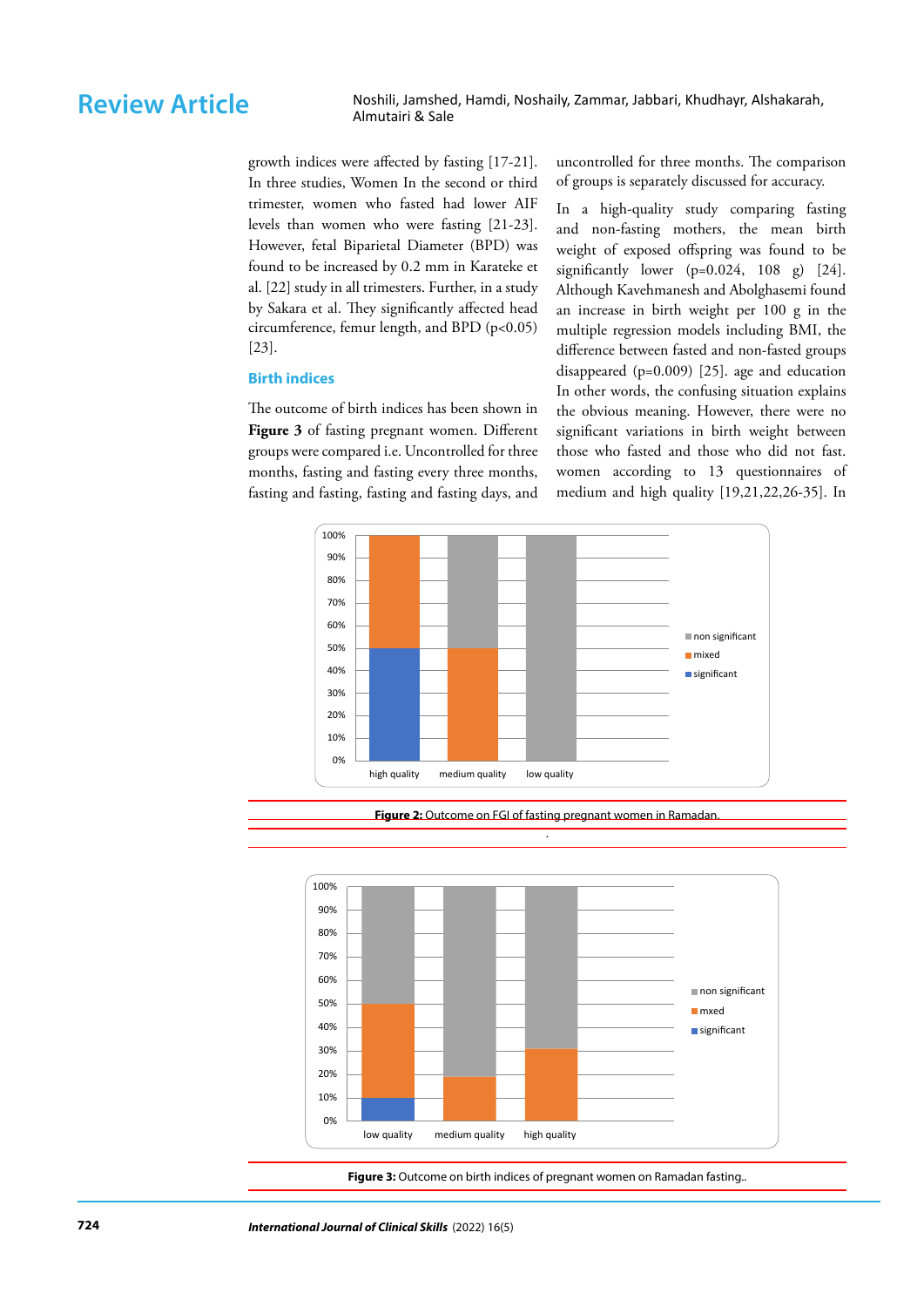Birmingham, Cross et al. studied Moms and children of Asian Muslim women, white and non-Muslim mothers. [36]. Between the three groups, there were no significant variations in birth weight. Five studies showed no change in % LBW between fasted and non-fasted groups [22,28,29,31,32]. Moreover, half of the studies comparing fasting and fasting Preterm Birth in women is rare (PR) in either group [19,24,25,28,31,32]. Two studies of moderate quality compared maternal birth weights with controls [34,37]. After analyzing various key characteristics such as Socioeconomic Status (SES) and smoking, infants are at risk of low birth weight during Ramadan (272.1, p=0.05) [37]. The study found that Control and fasting groups showed no signs of weight loss within three months after assessing a similar set of confounders four years later [34]. In the absence of a control group, During Ramadan, two studies [38,39] looked at the birth weight of fasting women with various pregnancies. There were no variations in gestational age, delivery time, or HC between fasting and non-fasted pregnancies, according to Ziaee et al. [39]. Birth weight was highest in the first trimester and lowest in the second trimester (3411 g, p=0.03), according to Salafraz et al. [38]. In three months, however, the frequency of LBW did not alter much. Four studies [32,36,37,40] examined changes in fasting days and fertile days. Three of these studies included a fasted control group and three control groups (1 day-10 days of fasting; 11 days-20 days;>20 days) [32,36,38]. Savery et al. studied the children of women who fasted

for two to almost two weeks for no apparent reason [37]. In none of these studies was there a statistically significant association between fasting days and reproductive performance. (eg. low birth weight, birth type, head length or circumference). The method of delivery was studied in five questionnaires [19,24,27,32,41]. Three of these studies included a fasted control group and three control groups (1 days-10 days of fasting; 11 days-20 days; >20 days) [32,36,38]. safe and colleagues [37] compared the children of mothers who fasted for two weeks for no reason. There was no statistically significant link between fasting days and weight reduction in these trials. (Low) birth weight, birth type, head length or circumference are examples of fertility measurements. Five surveys [19,24,27,32,41] looked into the delivery technique.

### **Effects on the mind**

The amount of evidence for **Figure 4** depicts the impact of Ramadan on offspring cognition. Three studies of moderate quality looked at the impact of Ramadan on cognition [42-44]. Aziz et al. observed no significant difference in IQ scores between the treatment and control groups in children aged 4 to 13 [43]. The effect size according to Majid and Almonda et al. was 7.4% [50]. Other studies showed significant effects in the first trimester of pregnancy reduction in cognitive test scores and an 8.4% reduction in math test scores (p=0.01 for both) [38,42]. This is the result of reading, writing, and math with a standard deviation of 0.05-0.08. Nutrients Review 2021 7, 13 of 14 4. Fasting during



**Figure 4:** Ramadan fasting and cognitive impairments during pregnancy.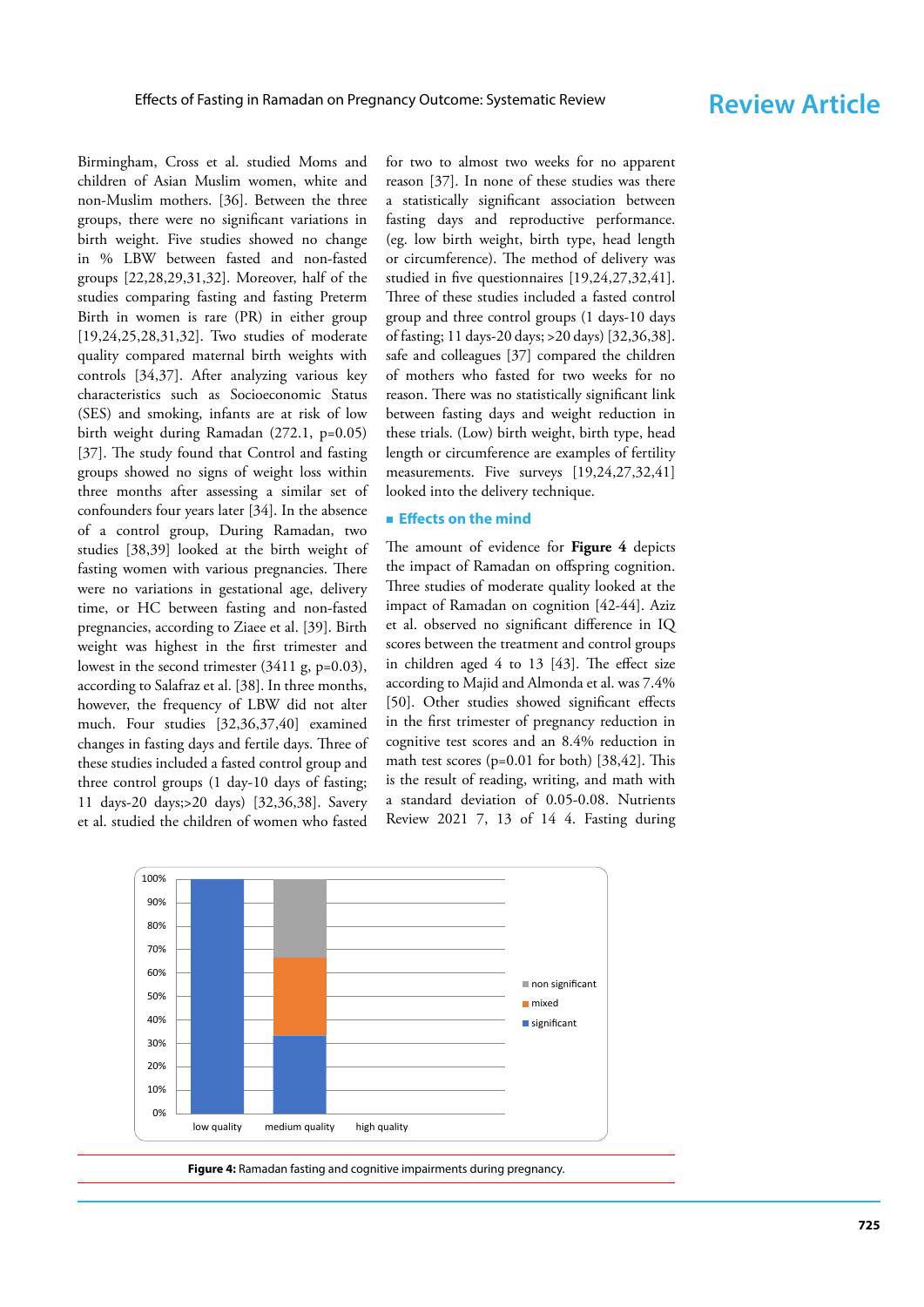Review Article Noshili, Jamshed, Hamdi, Noshaily, Zammar, Jabbari, Khudhayr, Alshakarah, Almutairi & Sale

> Ramadan and cognitive impairment during pregnancy.

### **Long-term consequences**

The long-term consequences of fasting during Ramadan were investigated in four studies of intermediate quality **(Figure 5)** [45-48].

Muslims who survived Ramadan before birth had worse overall health (SD 6.1%, p=0.01), blood pressure, haemoglobin levels, and lung capacity, according to Van Ewijk [47]. This effect was stronger in people over 45 (18.5%, p=0.01) and in the second trimester at the start of Ramadan. Albazar and colleagues discovered this in the second trimester. [45] found that the duration and length of pregnancy of boys

and girls born to mothers affected by Ramadan differed significantly from their peers (p=0.005 and p=0.04). According to the same Indonesian Family Life Study (0.93 kg, 95% confidence interval), Muslims had a lower BMI in the second and third months of Ramadan due to weight loss 1.72, 0.14 and 1.06 kg (95% CI), (-1.88, 0.25) higher than in unborn children during Ramadan [48]. Albazar and his colleagues discovered it in the second trimester. [45] found that the duration and length of pregnancy of boys and girls born to mothers affected by Ramadan differed significantly from their peers  $(p=0.005$  and  $p=0.04$ ). According to the same Indonesian Family Life Study (0.93 kg, 95% confidence interval), Muslims had a lower BMI



**Figure 5:** Long-term consequences of Ramadan fasting during pregnancy.

| Table 1:11st of studies categorized on the basis of outcome. |                                                                                                                                                                                                                                                                                                                                                                                                                                                                                                                                                                                                                                                                                                                                                                                                |
|--------------------------------------------------------------|------------------------------------------------------------------------------------------------------------------------------------------------------------------------------------------------------------------------------------------------------------------------------------------------------------------------------------------------------------------------------------------------------------------------------------------------------------------------------------------------------------------------------------------------------------------------------------------------------------------------------------------------------------------------------------------------------------------------------------------------------------------------------------------------|
| <b>Outcome</b>                                               | <b>Sources</b>                                                                                                                                                                                                                                                                                                                                                                                                                                                                                                                                                                                                                                                                                                                                                                                 |
| <b>Birth indices</b>                                         | Almond and Mazumder, 2011 [4], Hizli et al., 2012 [19], Seckin et al., 2014 [21], Karateke et<br>al., 2015 [22], Awwad et al., 2012 [24], Kavehmanesh and Abolghasemi, 2004 [25], Rezk et al.,<br>2016 [26], Altunkeser and Körez, 2016 [27], Daleyet al., 2017 [28], Makvandi et al., 2013 [29],<br>Ozturk et al., 2011 [30], Petherick et al., 2014 [31], Safari et al., 2019 [32], Sarafraz et al., 2014<br>[33], Savitri et al., 2018 [34], Shahqheibi et al., 2005 [35], Cross et al., 1990 [36], Savitri et al.,<br>2014 [37], Sarafraz et al., 2015 [38], Ziaee et al., 2010 [39], Sakar et al., 2016 [40], Jamilian et<br>al., 2015 [41], Alwasel et al., 2010 [49], Arab and Nasrollahi, 2001 [50], Boskabadi et al., 2014<br>[51], Savitri et al., 2019 [52], Tith et al., 2019 [53] |
| Fetal growth indices                                         | BayogluTekin et al., 2018 [17], Dikensoy et al., 2008 [18], Hizli et al., 2012 [19], Moradi, 2011<br>[20], Seckin et al., 2014 [21], Karateke et al., 2015 [22], Sakar et al., 2015 [23], Rezk et al., 2016<br>[26], Mirghani et al., 2003 [54]                                                                                                                                                                                                                                                                                                                                                                                                                                                                                                                                                |
| Long term effects                                            | Alwasel et al., 2011 [45], Mandemakers, 2018 [46], Van Ewijk, 2011 [47], Van Ewijket al., 2013<br>[48], Alwasel et al., 2013 [55], Karimi and Basu, 2018 [56], Kunto and Pradella and van Ewijk,<br>2018 [57], Schoeps et al., 2018 [58]                                                                                                                                                                                                                                                                                                                                                                                                                                                                                                                                                       |
| Cognitive effects                                            | Almond and Mazumder 2011 [4], Almond et al., 2014 [42], Azizi 2004 [43], Majid 2015 [44]                                                                                                                                                                                                                                                                                                                                                                                                                                                                                                                                                                                                                                                                                                       |

### **Table 1: list of studies categorized on the basis of outcome.**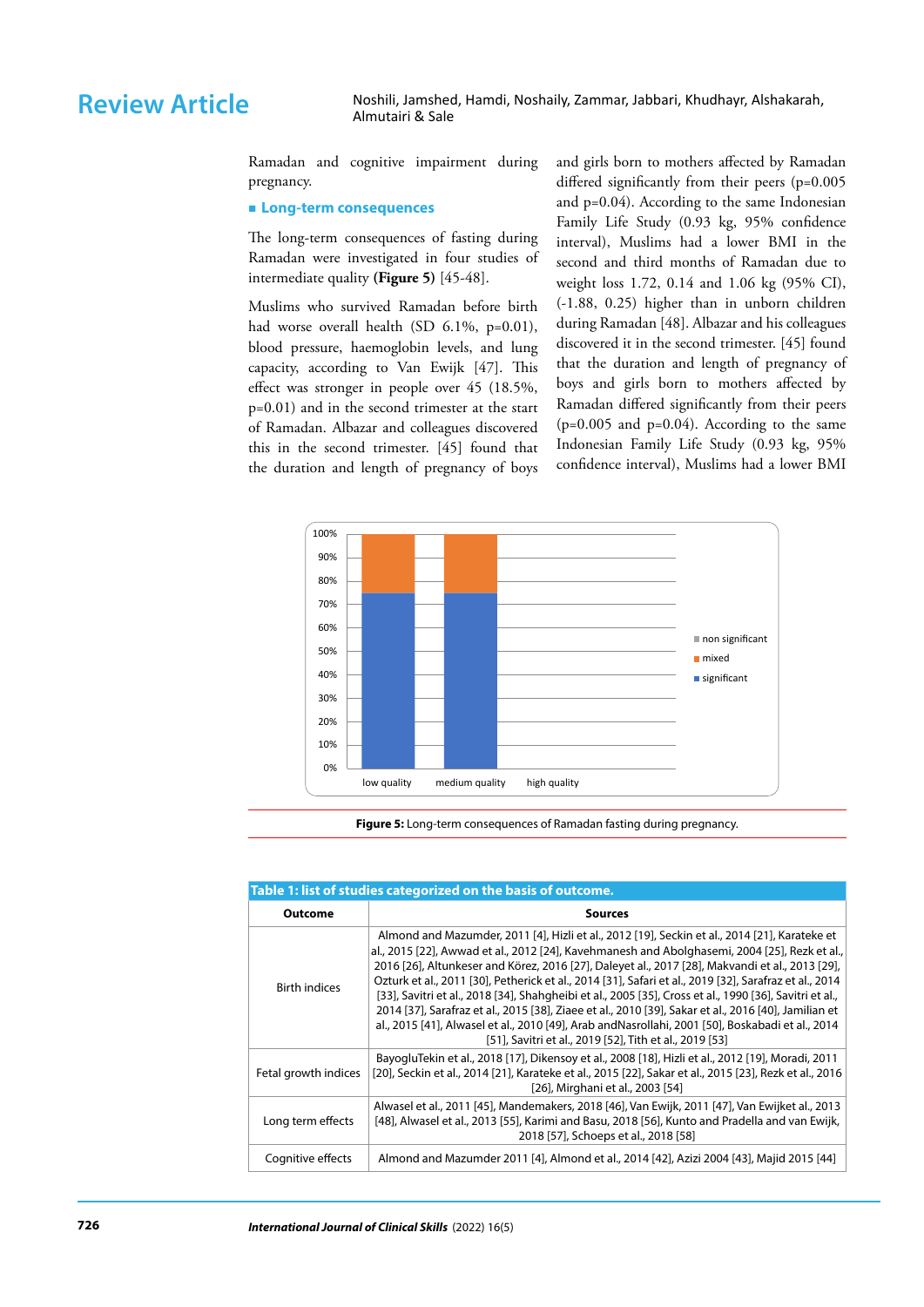in the second and third months of Ramadan due to weight loss. 1.72, 0.14 and 1.06 kg (95% CI), (-1.88, 0.25) higher than in unborn children during Ramadan [48] **(Table 1)** .

# **Discussion**

In various studies, fasting during Ramadan has been associated with fetal growth rate, birth rate, cognition, and long-term outcomes. On the other hand, important conclusions are drawn mainly from poor quality surveys. There was no significant effect on fetal development, childbirth, cognitive performance, or qualitative long-term outcomes. While most moderatequality studies showed mixed or negligible results for long-term effects, most moderate-quality studies showed significant results for short-term effects. Previous studies have shown that fasting during Ramadan does not negatively affect the health of healthy pregnant women and their children. Although Rouhani and Azadbakht did not find a significant effect, they advise against fasting during Ramadan due to the limitations of the studies included in their analysis. Glaser and colleagues believe that more research is needed to comprehensively explore the relationship between maternal and child health. They found no evidence of an adverse effect of Ramadan on birth weight, but their systematic review and meta-analysis did not find sufficient evidence for a possible effect on later perinatal outcomes. According to Nick et al., fasting Ramadan did not affect the physical and mental development of the embryo. While most studies have not found an association between fasting during Ramadan and fetal measurements, three studies have found a decrease in AIF. When all other fetal symptoms are normal, high fever and prolonged fasting can lead to maternal dehydration. Perinatal mortality, fetal malformations, PTD, NMT, and poor neonatal health are associated with low amniotic fluid levels. Therefore, it is necessary to pay special attention to the pregnancy of these women. Anthropometric measurements at birth are considered predictors of postpartum mortality. Therefore, it is important to determine whether maternal fasting has a significant impact on these performance measures. Overall, no relationship was found between maternal hunger and anthropometric outcomes. In multivariate analyses, where this relationship was attenuated, the differences were very small or were not

adjusted for factors that could explain the significant results. One of the first studies to find a link between fasting Ramadan in the womb and a leaner, shorter body later in life was one of the first to show a link between fasting Ramadan in the womb and a leaner, shorter body at a later age. The first study to show an association between fasting in the womb in Ramadan and a leaner and shorter body later in life is one of the first to show a link between fasting in the womb in Ramadan and the thinness Paradigm. Fetal programming is a phenomenon that occurs when the mother's food affects the fetus.

The ability of the placenta to deliver nutrients is reflected in its mass and surface shape. Thus, the size and shape of the placenta at birth may be associated with chronic disease later in life. During the "Great Leap Forward" in China from 1959-1961, research showed that prenatal fasting resulted in lower BMI later in life. Maternal malnutrition during pregnancy can have serious long-term health consequences for adults, according to the Dutch Antenatal Hunger Study. Fasting in the first trimester is associated with coronary heart disease and obesity, while fasting in the second trimester is associated with increased microalbuminuria and obstructive airway disease. Although total caloric intake did not decrease significantly during Ramadan, the metabolic effects of fasting during pregnancy are expected to be comparable to those of feasting or fasting. In addition, early research suggests that if a mother does not eat or drink for more than 13 hours, it can lead to a stress response. As a result, fasting can put the fetus in danger during Ramadan. Environmental cues suggesting that the outside world outside the uterus will have special properties can trigger epigenetic processes that lead to different gene expression phenotypes. If the intrauterine environment of the fetus and the postpartum environment do not match, the fetus is destined for harsh environments, This may or may not work. For example, prenatal stress hormone exposure can train the hypothalamic-pituitaryadrenal axis (which regulates the endocrine system, including the stress response), leading to later blood pressure spikes and type 2 diabetes. and cardiovascular risk factors were better after exposure. However, given the mediocre quality of the study, the results should be interpreted with caution. Keep in mind that the general "Ramadan effect" rather than the specific "fasting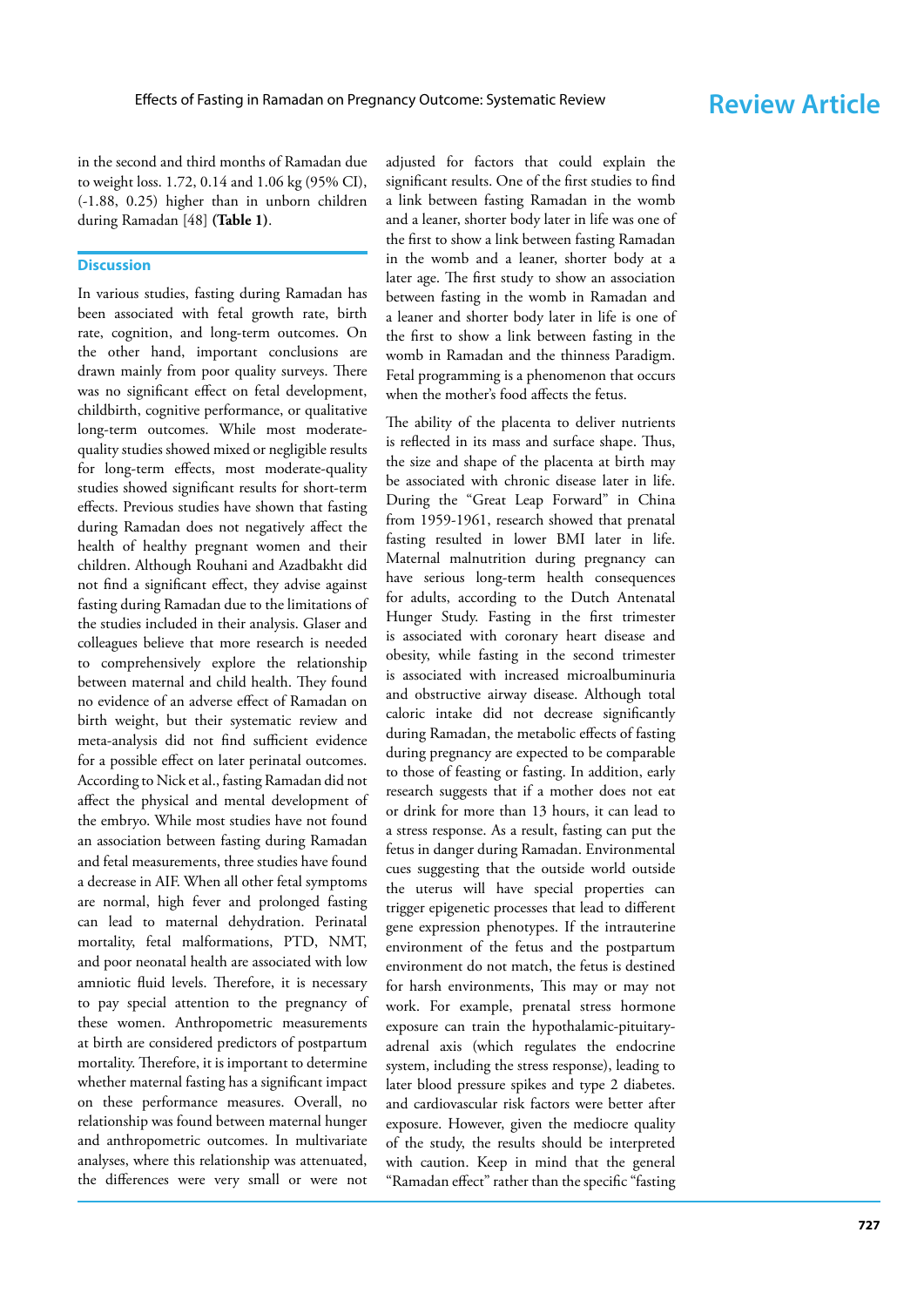effect" may complicate long-term cognitive, anthropometric, and medical outcomes. For example, iftar (sunset festival) is often eaten with greasy, oily, and sweet foods. Instead of harming the fetus by reducing calories (fasting), iftar can counteract the effects of fasting by consuming energy-rich foods. Ramadan also disrupts normal nighttime sleep, especially for those in charge of food preparation. Of course, when considering the "influences of fasting", Consideration should be given to the type of food consumed during iftar and sleep habits. The search covers a large number of keyword strings covering a wide range of topics related to Ramadan fasting, pregnancy, and childbearing. The search is also carried out in many databases. However, The quality of the studies included in this review was generally poor, which is a weakness of this study. This loss of control over important confounding variables occurs in the vast majority of experiments and is especially problematic. As a result, there has been much confusion as to whether there is any Bias that can affect results. Another problem is that many studies choose to fast for Ramadan because of the timing. and pregnancy dates (combined with religion, ethnicity, or language). Because data on Ramadan fasting practices are not publicly available, it is not known if and how often or strictly women fast. This possible misclassification may lead to underestimation or exaggeration of the effects of fasting. Also, research studies that have included true fasting as part of determining the impact of Ramadan have come up with mixed results. For example, some studies compare women who fast for an entire month with women who fast or don't fast at all. Others compared women who fasted for a month with those who fasted moderately or did not fast at all. The associated variability usually makes the full effect is difficult to measure. The long-term cognitive effects of fasting during Ramadan should be the subject of future research, preferably using a prospective research project with a large number of people. Sociological and theological aspects of Ramadan may influence mothers' behavior, supporting the hypothesis that Ramadan does not affect children, so this prospective study should be

undertaken with caution. Another promising way to study these effects is to use a modified retrospective study design based on conventional data collection comparing Islamic pregnant women during Ramadan and Ramadan to reduce confusion, but only when it is prohibited during routine registered care. Effects may still be seen due to birth outcomes such as malaria and vitamin D levels. These tests should also confirm results regarding labor and fetal health. In addition to their normal diet, women should pay close attention to the quality of their meals during Ramadan. The total caloric intake of pregnant women during Ramadan was similar as carbohydrate-rich diet was increased and proteins were reduced. Ramadan fasting with prior patient education and medication adjustment makes modest benefits of fasting on metabolic profile and body composition.

In addition to this quantitative study on the impact of fasting during Ramadan, we support qualitative research on communication between pregnant women and their health care providers to improve decision-making about joint fasting during pregnancy.

## **Conclusion**

Our study findings suggest that fasting had no adverse effects on pregnant women intrauterine growth or birth-time markers. Whereas pregnant women who fasted during their first trimester were found to develop neonate's low-birthweight risk compared with non-fasting. This reveals the need of special nutrition support for fasting pregnant women.

### **Data Availability**

All data is available online.

### **Conflict of Interest**

All authors declare no conflict of interest.

# **Funding**

None available.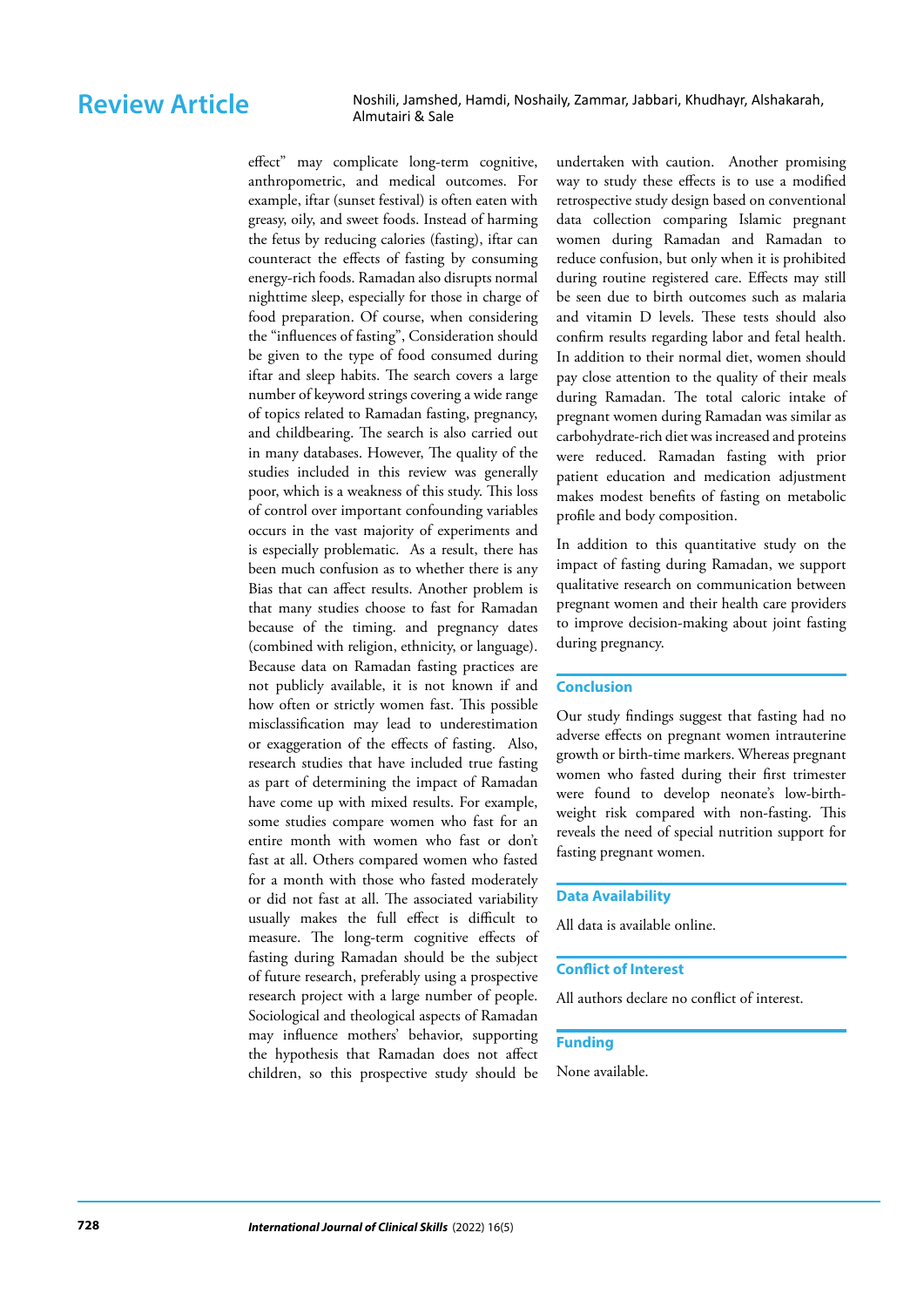### **References**

- 1. Adawi M, Watad A, Brown S, et al. [Ramadan](https://www.frontiersin.org/articles/10.3389/fimmu.2017.01144/full?fbclid=IwAR0nS2tjRZMNqYYk3VqbTB4MCVvUKzILrub4IwEEudaqmkAqE25wHQR_Vl4) [Fasting Exerts Immunomodulatory Effects:](https://www.frontiersin.org/articles/10.3389/fimmu.2017.01144/full?fbclid=IwAR0nS2tjRZMNqYYk3VqbTB4MCVvUKzILrub4IwEEudaqmkAqE25wHQR_Vl4) [Insights from a Systematic Review.](https://www.frontiersin.org/articles/10.3389/fimmu.2017.01144/full?fbclid=IwAR0nS2tjRZMNqYYk3VqbTB4MCVvUKzILrub4IwEEudaqmkAqE25wHQR_Vl4) Front Immunol 8, 1144 (2017).
- 2. Mirsane SA, Shafagh S. [A Narrative](http://eprints.mums.ac.ir/3945/) [Review on Fasting of Pregnant Women](http://eprints.mums.ac.ir/3945/) [in the Holy Month of Ramadan.](http://eprints.mums.ac.ir/3945/) J Fasting Health 4, 53-56 (2016).
- 3. Kridli SAO. [Health Beliefs and Practices](https://journals.lww.com/mcnjournal/FullText/2011/07000/Health_Beliefs_and_Practices_of_Muslim_Women.3.aspx) [of Muslim Women During Ramadan.](https://journals.lww.com/mcnjournal/FullText/2011/07000/Health_Beliefs_and_Practices_of_Muslim_Women.3.aspx) MCN Am J Matern Nurs 36, 216-221 (2011).
- 4. Almond D, Mazumder B. [Health Capital](https://www.aeaweb.org/articles?id=10.1257/app.3.4.56) [and the Prenatal Environment: The Effect](https://www.aeaweb.org/articles?id=10.1257/app.3.4.56) [of Ramadan Observance During Pregnancy](https://www.aeaweb.org/articles?id=10.1257/app.3.4.56). Am Econ J Appl Econ 3, 56-85 (2011).
- 5. Mirghani HM, Weerasinghe S, Al Awar S, et al. [The Effect of Intermittent Maternal](https://www.tandfonline.com/doi/abs/10.1080/01443610400007844) [Fasting onComputerized Fetal Heart](https://www.tandfonline.com/doi/abs/10.1080/01443610400007844) [Tracing.](https://www.tandfonline.com/doi/abs/10.1080/01443610400007844) J Perinatol 25, 90-92 (2004).
- 6. Van Bilsen LA. Savitri AI, Amelia D, et al. [Predictors of Ramadan fasting](https://www.sciencedirect.com/science/article/pii/S221060061630034X) [duringpregnancy.](https://www.sciencedirect.com/science/article/pii/S221060061630034X) J Epidemiol Glob Health 6, 267-275 (2016).
- 7. Afandi BO, Hassanein MM, Majd LM, et al. [Impact of Ramadan fasting on glucose](https://drc.bmj.com/content/5/1/e000470) [levels in women withgestational diabetes](https://drc.bmj.com/content/5/1/e000470) [mellitus treated with diet alone or diet](https://drc.bmj.com/content/5/1/e000470) [plus metformin: A continuous glucose](https://drc.bmj.com/content/5/1/e000470) [monitoring study.](https://drc.bmj.com/content/5/1/e000470) BMJ Open Diabetes Res Care 5, e000470 (2017).
- 8. Hassanein M, Al Arouj M, Hamdy O, et al. [Diabetes and Ramadan: Practical](https://www.sciencedirect.com/science/article/pii/S0168822717303388) [Guidelines.](https://www.sciencedirect.com/science/article/pii/S0168822717303388) Diabetes Res Clin Pract 126, 303-316 (2017).
- 9. Pathan F. [Pregnancy and fasting in women](https://www.jpma.org.pk/supplement-article-details/184) [with diabetes mellitus.](https://www.jpma.org.pk/supplement-article-details/184) J Pak Med Assoc,65, S30-S32 (2015).
- 10. Bragazzi NL, Briki W, Khabbache H, et al. [Ramadan Fasting and Patients with Cancer:](https://www.frontiersin.org/articles/10.3389/fonc.2016.00027/full) [State-of-the-Art and Future Prospects](https://www.frontiersin.org/articles/10.3389/fonc.2016.00027/full). Front Oncol 6, 27 (2016).
- 11. Rouhani MH, Azadbakht L. [Is Ramadan](https://www.ncbi.nlm.nih.gov/pmc/articles/pmc4274578/) [fasting related to health outcomes? A](https://www.ncbi.nlm.nih.gov/pmc/articles/pmc4274578/) [review on the related evidence.](https://www.ncbi.nlm.nih.gov/pmc/articles/pmc4274578/) J Res Med Sci 19, 987-992 (2014).
- 12. Zoukal S, Hassoune S. [The effects of](https://www.mdpi.com/1292106) [Ramadan fasting during pregnancy on fetal](https://www.mdpi.com/1292106) [development: A General Review.](https://www.mdpi.com/1292106) Tunis Med 97, 1132-1138 (2019).
- 13. Rabinerson D, Dicker D, Kaplan B, et al. [Hyperemesi gravidarum during Ramadan](https://www.tandfonline.com/doi/abs/10.3109/01674820009085587). J Psychosom Obstet Gynecol 21, 189-191 (2000).
- 14. Carter P, Gray L, Troughton J, et al. et al. [Fruit and vegetable intake and incidence of](https://www.bmj.com/content/341/bmj.c4229.short) [type 2 diabetes mellitus: Systematic review](https://www.bmj.com/content/341/bmj.c4229.short) [and meta-analysis](https://www.bmj.com/content/341/bmj.c4229.short). BMJ 341, c4229 (2010). [[Google Scholar\]](https://scholar.google.com/scholar?hl=en&as_sdt=0%2C5&q=Carter+P%2C+Gray+L%2C+Troughton+J%2C+et+al.+et+al.+Fruit+and+vegetable+intake+and+incidence+of+type+2+diabetes+mellitus%3A+Systematic+review+and+meta-analysis.+&btnG=) [[CrossRef\]](https://doi.org/10.1136/bmj.c4229)
- 15. National Collaborating Centre for Methods

and Tools. [Quality Assessment Tool for](https://www.nccmt.ca/registry/resource/pdf/14.pdf) [Quantitative Studies,](https://www.nccmt.ca/registry/resource/pdf/14.pdf) Hamilton, ON: McMaster University (2017).

- 16. Tekin YB, Guven ESG, Ural UM, et al. [Evaluation of the effects of fasting](https://www.tandfonline.com/doi/abs/10.3109/14767058.2015.1014789) [associated dehydrationon maternal NGAL](https://www.tandfonline.com/doi/abs/10.3109/14767058.2015.1014789) [levels and fetal renal artery Doppler](https://www.tandfonline.com/doi/abs/10.3109/14767058.2015.1014789) [parameters](https://www.tandfonline.com/doi/abs/10.3109/14767058.2015.1014789). J Matern Neonatal Med 29, 629-632 (2015).
- 17. Dikensoy E, Balat O, Cebesoy B, et al. [Effect of fasting during Ramadan on fetal](https://obgyn.onlinelibrary.wiley.com/doi/abs/10.1111/j.1447-0756.2008.00814.x) [development andmaternalhealth.](https://obgyn.onlinelibrary.wiley.com/doi/abs/10.1111/j.1447-0756.2008.00814.x) J Obstet Gynaecol Res 34, 494-498 (2008).
- 18. Hızlı D, Yılmaz SS, Onaran Y, et al. [Impact](https://www.tandfonline.com/doi/abs/10.3109/14767058.2011.602142) [of maternal fasting during Ramadanon fetal](https://www.tandfonline.com/doi/abs/10.3109/14767058.2011.602142) [Doppler parameters, maternal lipid levels](https://www.tandfonline.com/doi/abs/10.3109/14767058.2011.602142) [and neonatal outcomes.](https://www.tandfonline.com/doi/abs/10.3109/14767058.2011.602142) J Matern Neonatal Med 25, 975-977 (2011).
- 19. Karateke, A Kaplanoglu M, Avci F, et al. [The Effect of Ramadan Fasting on Fetal](https://pesquisa.bvsalud.org/portal/resource/pt/emr-175097) [Development.Pak.](https://pesquisa.bvsalud.org/portal/resource/pt/emr-175097) J Med Sci 31, 1295- 1299 (2015).
- 20. Rezk MAA, Sayyed T, AboElnasr M. et al. [Impact of maternal fasting on fetal](https://www.tandfonline.com/doi/abs/10.3109/14767058.2015.1105955) [well-being parameters andfetal–neonatal](https://www.tandfonline.com/doi/abs/10.3109/14767058.2015.1105955) [outcome: A case-control study.](https://www.tandfonline.com/doi/abs/10.3109/14767058.2015.1105955) J Matern Neonatal Med 29, 2834-2838 (2015).
- 21. Altunkeser A, Körez MK. [The Influence](https://www.ncbi.nlm.nih.gov/pmc/articles/PMC4901837/) [of Fasting in Summer on Amniotic Fluid](https://www.ncbi.nlm.nih.gov/pmc/articles/PMC4901837/) [DuringPregnancy.](https://www.ncbi.nlm.nih.gov/pmc/articles/PMC4901837/) J Clin Imaging Sci 6, 21  $(2016)$
- 22. Mirghani H, Weerasinghe D, Ezimokhai M, et al. [The effect of maternal fasting on](https://www.sciencedirect.com/science/article/pii/S0020729202003983) [the fetal biophysical profile.](https://www.sciencedirect.com/science/article/pii/S0020729202003983) Int J Gynecol Obstet 81, 17-21 (2003).
- 23. Seckin KD, Yeral MI, Karslı MF, et al. [Effect of maternal fasting for religious](https://www.sciencedirect.com/science/article/pii/S0020729214001970) [beliefs on fetal sonographicfindingsand](https://www.sciencedirect.com/science/article/pii/S0020729214001970) [neonatal outcomes.](https://www.sciencedirect.com/science/article/pii/S0020729214001970) Int J Gynecol Obstet 126 123-125 (2014).
- 24. Boskabadi H Mehdizadeh A, Alboumiri Z. [Effect of the Number of Ramadan Fasting](https://www.sid.ir/en/Journal/ViewPaper.aspx?ID=471647) [Days on Maternal and NeonatalOutcomes.](https://www.sid.ir/en/Journal/ViewPaper.aspx?ID=471647) J Fasting Health 2, 84-89 (2014).
- 25. Makvandi S, Nematy M, Karimi L. [Effects of Ramadan Fasting on Neonatal](http://eprints.mums.ac.ir/4965/) [Anthropometric Measurements in the Third](http://eprints.mums.ac.ir/4965/) [Trimester of Pregnancy.](http://eprints.mums.ac.ir/4965/) Fast Health 1, 53- 57 (2013).
- 26. Sakar MN, Gultekin H, Demir B, et al. [Ramadan fasting andpregnancy:](https://www.degruyter.com/document/doi/10.1515/jpm-2013-0289/html) [Implications for fetal development in](https://www.degruyter.com/document/doi/10.1515/jpm-2013-0289/html) [summer season.](https://www.degruyter.com/document/doi/10.1515/jpm-2013-0289/html) J Périnat Med 43, 319-323 (2015).
- 27. 27. Alwasel S, Abotalib Z, Aljarallah J, et al. [Changes in Placental Size during](https://www.sciencedirect.com/science/article/pii/S0143400410001694) [Ramadan.](https://www.sciencedirect.com/science/article/pii/S0143400410001694) Placenta 31, 607-610 (2010).
- 28. Jamilian H, Jamilian M, Hekmat PD, et al. [The Effect of Ramadan Fasting on](https://www.cabdirect.org/globalhealth/abstract/20153269396) [Outcome of Pregnancy.](https://www.cabdirect.org/globalhealth/abstract/20153269396) Middle-East J Sci Res 23, 1270-1275 (2015).
- 29. Ozturk E, Balat O, Ugur MG, et al. [Effect](https://obgyn.onlinelibrary.wiley.com/doi/abs/10.1111/j.1447-0756.2010.01419.x) [of Ramadan fasting on maternal oxidative](https://obgyn.onlinelibrary.wiley.com/doi/abs/10.1111/j.1447-0756.2010.01419.x) [stressduring the second trimester: A](https://obgyn.onlinelibrary.wiley.com/doi/abs/10.1111/j.1447-0756.2010.01419.x) [preliminary study.](https://obgyn.onlinelibrary.wiley.com/doi/abs/10.1111/j.1447-0756.2010.01419.x) J Obstet Gynaecol Res 37, 729-733 (2011).
- 30. Petherick ES, Tuffnell D, Wright J. [Experiences and outcomes of maternal](https://bmcpregnancychildbirth.biomedcentral.com/articles/10.1186/1471-2393-14-335) [Ramadan fasting during pregnancy: Results](https://bmcpregnancychildbirth.biomedcentral.com/articles/10.1186/1471-2393-14-335) [from asub-cohort of the Born in Bradford](https://bmcpregnancychildbirth.biomedcentral.com/articles/10.1186/1471-2393-14-335) [birth cohort study](https://bmcpregnancychildbirth.biomedcentral.com/articles/10.1186/1471-2393-14-335). BMC Pregnancy Childbirth 14, 335 (2014).
- 31. Safari K, Piro TJ, Ahmad HM. [Perspectives](https://link.springer.com/article/10.1186/s12884-019-2275-x) [and pregnancy outcomes of maternal](https://link.springer.com/article/10.1186/s12884-019-2275-x) [Ramadan fasting in the second trimester of](https://link.springer.com/article/10.1186/s12884-019-2275-x) [pregnancy.](https://link.springer.com/article/10.1186/s12884-019-2275-x) BMC Pregnancy Childbirth 19, 128 (2019).
- 32. Sakar MN, Balsak D, Verit FF, et al. [The effect of Ramadanfasting and](https://www.tandfonline.com/doi/abs/10.3109/01443615.2015.1086989) [maternal hypoalbuminaemia on neonatal](https://www.tandfonline.com/doi/abs/10.3109/01443615.2015.1086989) [anthropometric parameters and placental](https://www.tandfonline.com/doi/abs/10.3109/01443615.2015.1086989) [weight.](https://www.tandfonline.com/doi/abs/10.3109/01443615.2015.1086989) J Obstet Gynaecol 36, 483-486  $(2016)$
- 33. Sarafraz N, Abbaszadeh F, Bagheri A, et al. [The Effect of Ramadan Fasting](https://jhsme.muq.ac.ir/article-1-21-en.html) [On Neonatal Weight In Different](https://jhsme.muq.ac.ir/article-1-21-en.html) [TrimestersOfPregnancy.](https://jhsme.muq.ac.ir/article-1-21-en.html) Health Spiritual Med Ethics 2, 16-24 (2015).
- 34. Savitri AI, Painter RC, Lindeboom M, et al. [Ramadan exposure and birth](https://www.cambridge.org/core/journals/journal-of-developmental-origins-of-health-and-disease/article/ramadan-exposure-and-birth-outcomes-a-populationbased-study-from-the-netherlands/B63D37EDD78063C6F14BFD865D029463) [outcomes: Apopulation-based study from](https://www.cambridge.org/core/journals/journal-of-developmental-origins-of-health-and-disease/article/ramadan-exposure-and-birth-outcomes-a-populationbased-study-from-the-netherlands/B63D37EDD78063C6F14BFD865D029463) [the Netherlands.](https://www.cambridge.org/core/journals/journal-of-developmental-origins-of-health-and-disease/article/ramadan-exposure-and-birth-outcomes-a-populationbased-study-from-the-netherlands/B63D37EDD78063C6F14BFD865D029463) J Dev Orig Health Dis 11, 664-671 (2019).
- 35. Tith RM, Bilodeau Bertrand M, Lee GE, et al. [Fasting during Ramadan Increases](https://academic.oup.com/jn/article-abstract/149/10/1826/5518964) [Risk of Very PretermBirth among Arabic-](https://academic.oup.com/jn/article-abstract/149/10/1826/5518964)[Speaking Women.](https://academic.oup.com/jn/article-abstract/149/10/1826/5518964) J Nutr 149, 1826-1832  $(2019)$
- 36. Daley A, Pallan M, Clifford S, et al. [Are](https://jech.bmj.com/content/71/7/722.abstract) [babies conceived during Ramadanborn](https://jech.bmj.com/content/71/7/722.abstract) [smaller and sooner than babies conceived at](https://jech.bmj.com/content/71/7/722.abstract) [other times of the year? A Born in Bradford](https://jech.bmj.com/content/71/7/722.abstract) [Cohort Study](https://jech.bmj.com/content/71/7/722.abstract). J Epidemiol Community Health 71, 722-728 (2017).
- 37. Savitri AI, Amelia D, Painter RC, et al. [Ramadan during pregnancy and birth](https://www.cambridge.org/core/journals/journal-of-nutritional-science/article/ramadan-during-pregnancy-and-birth-weight-of-newborns/4AA20685660727027EBF923AAB14277D) [weight of newborns.](https://www.cambridge.org/core/journals/journal-of-nutritional-science/article/ramadan-during-pregnancy-and-birth-weight-of-newborns/4AA20685660727027EBF923AAB14277D) J Nutr Sci 7, e5 (2018).
- 38. Savitri AI, Yadegari N, Bakker J, et al. [Ramadanfasting and newborn's birth](https://www.cambridge.org/core/journals/british-journal-of-nutrition/article/ramadan-fasting-and-newborns-birth-weight-in-pregnant-muslim-women-in-the-netherlands/D5142097D9F7CCAD0049FF397AACC60B) [weight in pregnant Muslim women in The](https://www.cambridge.org/core/journals/british-journal-of-nutrition/article/ramadan-fasting-and-newborns-birth-weight-in-pregnant-muslim-women-in-the-netherlands/D5142097D9F7CCAD0049FF397AACC60B) [Netherlands.](https://www.cambridge.org/core/journals/british-journal-of-nutrition/article/ramadan-fasting-and-newborns-birth-weight-in-pregnant-muslim-women-in-the-netherlands/D5142097D9F7CCAD0049FF397AACC60B) Br J Nutr 112, 1503-1509 (2014).
- 39. Almond D, Mazumder B, Van Ewijk R. [In](https://onlinelibrary.wiley.com/doi/abs/10.1111/ecoj.12168) [UteroRamadan Exposure and Children's](https://onlinelibrary.wiley.com/doi/abs/10.1111/ecoj.12168) [Academic Performance.](https://onlinelibrary.wiley.com/doi/abs/10.1111/ecoj.12168) Econ J 125, 1501- 1533 (2014).
- 40. Sarafraz N, Atrian M, Abbaszadeh F, et al. [Effect of Ramadan Fasting during](https://www.sid.ir/en/Journal/ViewPaper.aspx?ID=471676) [Pregnancy on Neonatal Birth Weight.](https://www.sid.ir/en/Journal/ViewPaper.aspx?ID=471676) J Fasting Health 2, 37-40 (2014).
- 41. Kavehmanesh Z, Abolghasemi H. [Maternal](https://www.nature.com/articles/7211189) [Ramadan Fasting and Neonatal Health.](https://www.nature.com/articles/7211189) J Perinatol 24, 748-750 (2004).